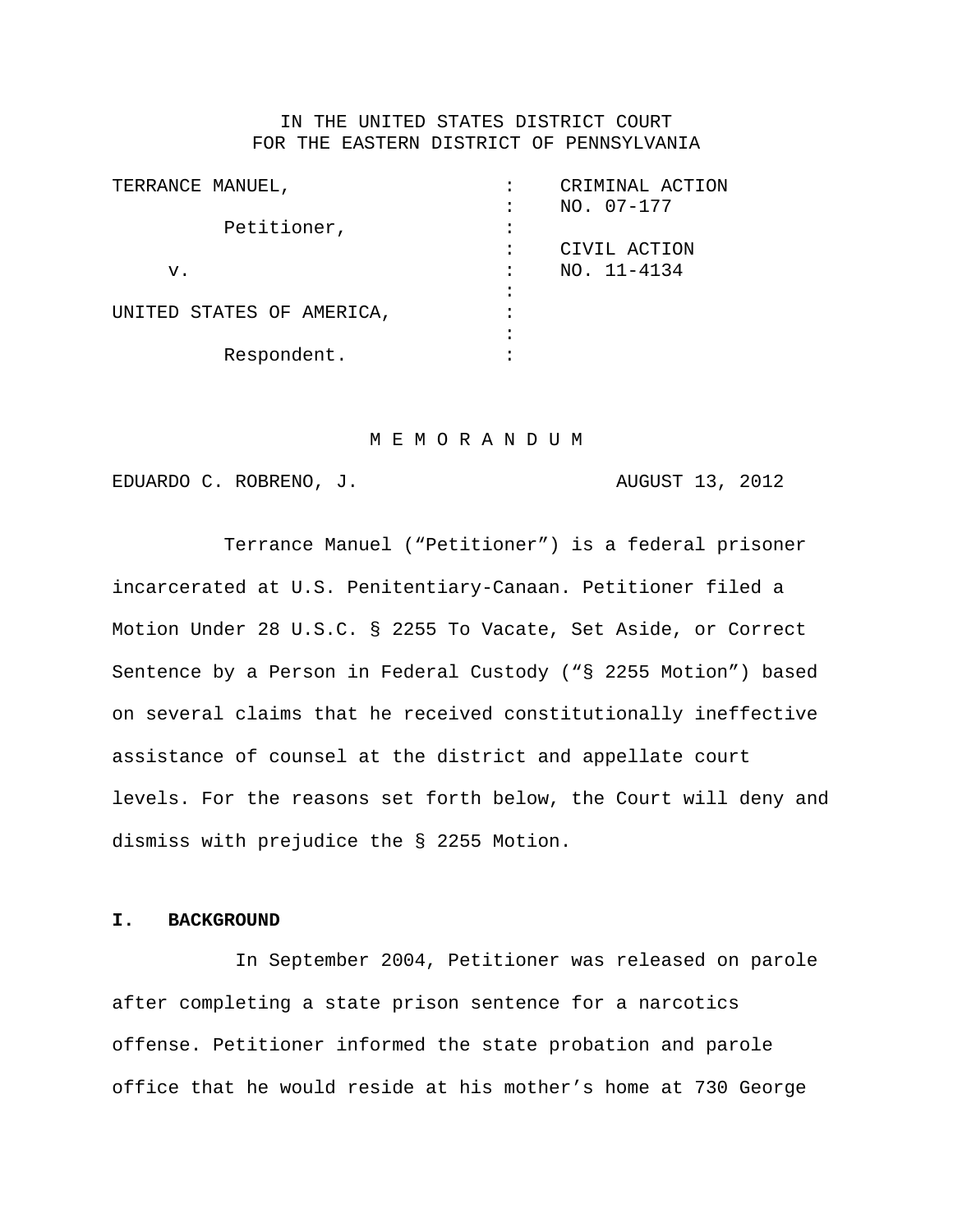Street, Norristown, Pennsylvania. Montgomery County Adult Probation and Parole Department Officer Samuel Dowling supervised Petitioner after his release.

In January 2006, Officer Dowling received an anonymous tip that Petitioner was living at 916 West Washington Street, Apartment B, Norristown, Pennsylvania ("Washington Street address"), where there were firearms and drugs. Officer Dowling and another probation officer visited the Washington Street address and observed the name "T. Manuel" on the mailbox. Officer Dowling took no further action. Later, Officer Dowling received another tip from the same anonymous informant that Petitioner was residing at the Washington Street address where there were firearms and drugs.

On February 24, 2006, Officer Dowling met Petitioner at a laundromat. Petitioner was handcuffed and Officer Dowling retrieved a set of keys from Petitioner's pocket. When Officer Dowling informed Petitioner that they were going to the Washington Street address, Officer Dowling observed Petitioner's eyes widen.

Upon arriving at the Washington Street address, Officer Dowling used the keys he retrieved from Petitioner's pocket to enter the apartment. Once inside, Officer Dowling smelled marijuana, searched the apartment, and discovered a firearm and packages of a white substance that appeared to be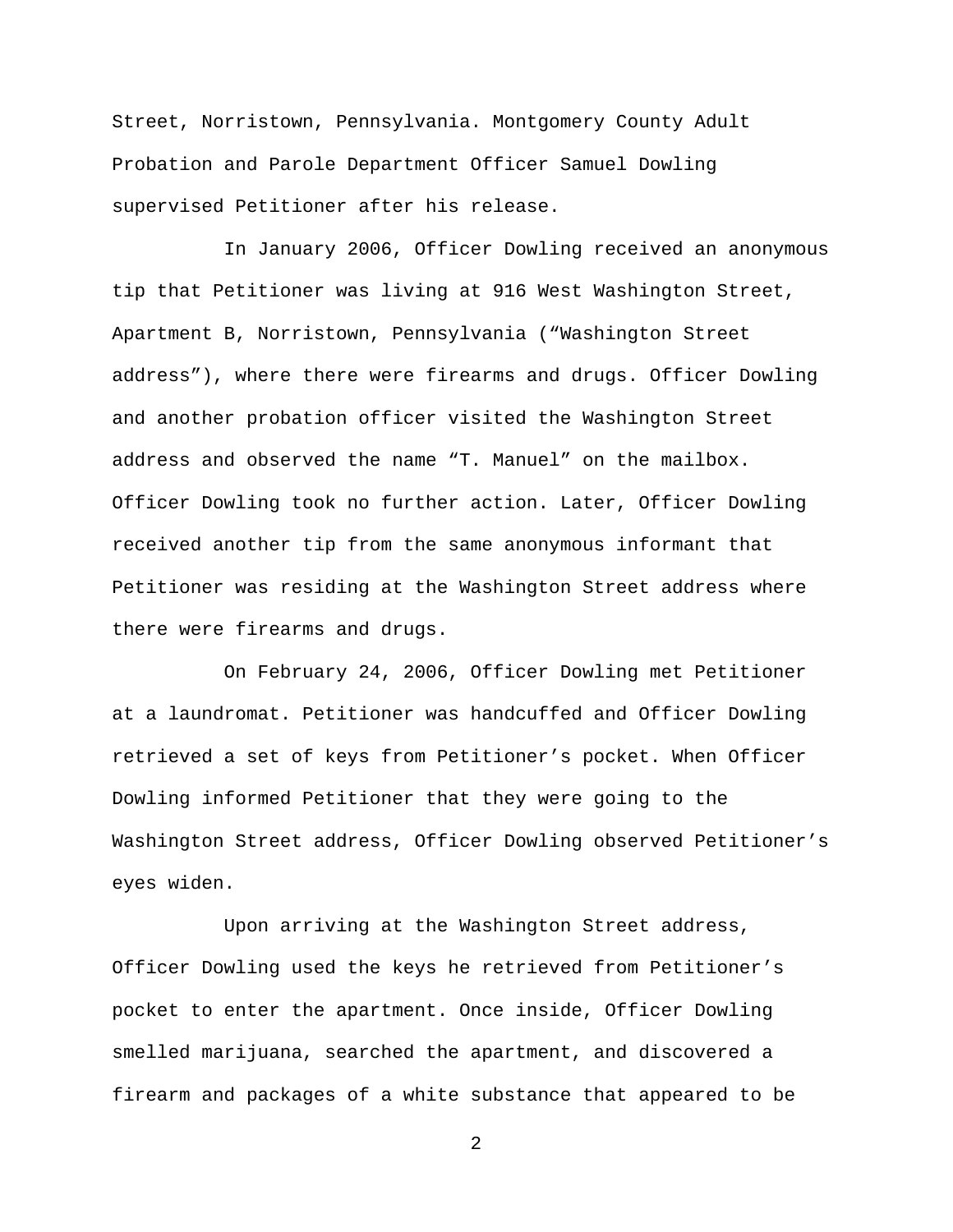cocaine. Officer Dowling thereafter called the Norristown Police Department, which obtained a search warrant and searched the apartment.

# **II. PROCEDURAL HISTORY**

On April 3, 2007, a grand jury returned an Indictment that charged Petitioner with possession with intent to distribute five grams or more of cocaine base ("crack") in violation of 21 U.S.C. § 841(a)(1), (b)(1)(B) (Count I), possession with intent to distribute cocaine in violation of 21 U.S.C. §  $841(a)(1)$ , (b)(1)(C) (Count II), using and carrying a firearm during and in relation to a drug trafficking crime in violation of 18 U.S.C.  $\S$  924(c)(1) (Count III), and possession of a firearm by a convicted felon in violation of 18 U.S.C. § 922(g)(1) (Count IV). On July 11, 2007, the U.S. Attorney for the Eastern District of Pennsylvania filed an Information that charged Petitioner with two prior felony, controlled-substances convictions.

On June 27, 2007, Petitioner, represented by Gerald B. Ingram, Esquire, moved to suppress certain evidence based on the probation officers' warrantless search of the Washington Street address. Following a suppression hearing, the Court denied Petitioner's motion to suppress. United States v. Manuel, No. 07-177, 2007 WL 2601079, \*2-5 (E.D. Pa. Sept. 7, 2007).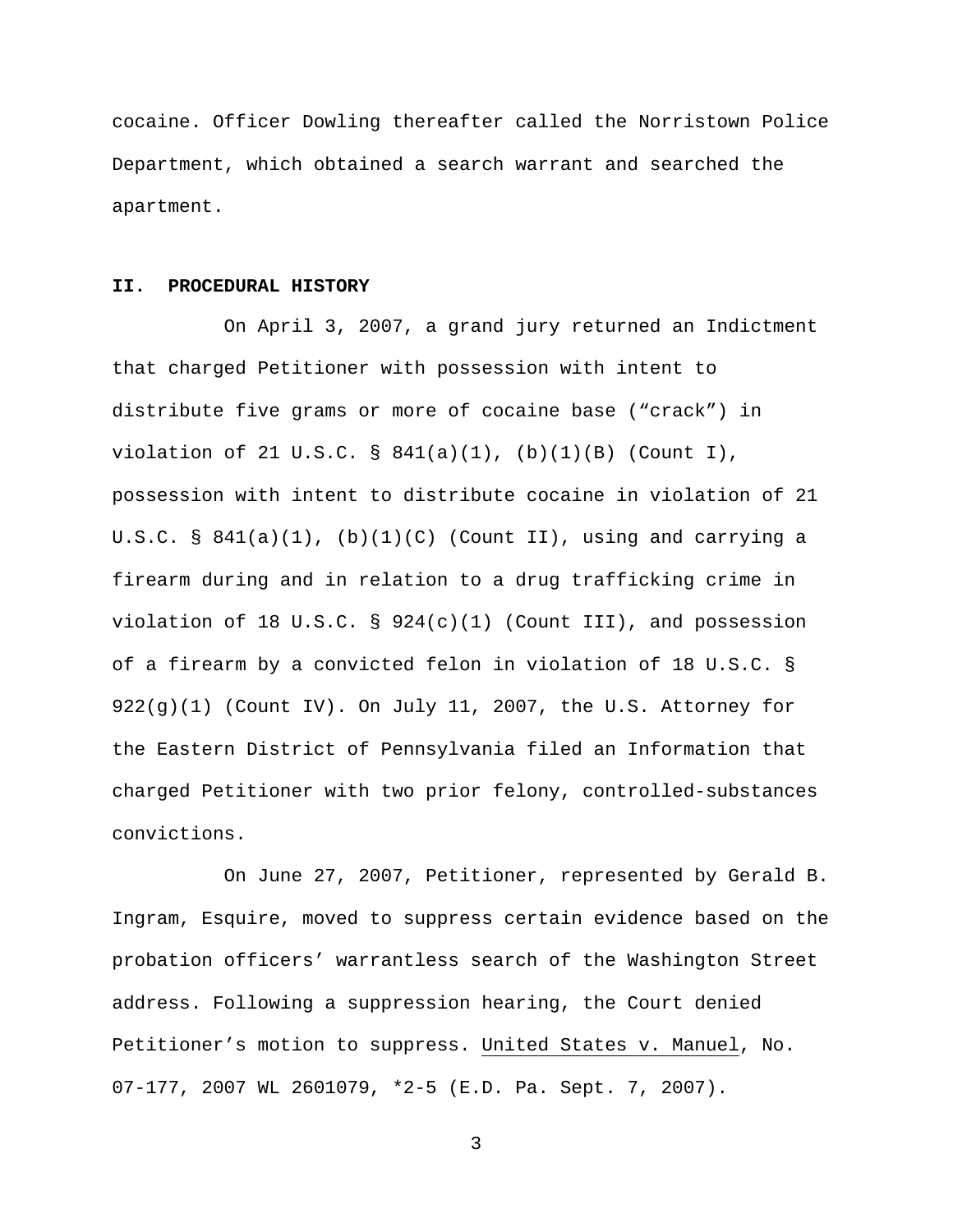On September 10, 2007, the Court granted Petitioner's oral motion for appointment of new counsel and appointed William Honig, Esquire, to represent Petitioner. Mr. Honig filed (among others) a motion in limine to exclude evidence of Officer Dowling's title as "probation officer." The Court denied the motion.

On January 3, 2008, a jury found Petitioner guilty of Counts 1 through 3. Petitioner waived his right to a jury trial as to Count 4. And the Court found Petitioner guilty of Count 4.

At the sentencing hearing, Mr. Honig objected to portions of the presentence investigation report that characterized Petitioner as a "career offender" under U.S. Sentencing Guidelines § 4B1.1(a). Sentencing Hr'g Tr. 4:15- 11:18, July 9, 2008, ECF No. 115. After hearing counsel's argument, the Court overruled Mr. Honig's objection and held that Petitioner is a career offender under the Guidelines. Id. at 11:22-13:5. Accordingly, the Court concluded Petitioner's total offense level was thirty-seven and his criminal history category was VI. <u>Id.</u> at 13:18–19; <u>see also</u> U.S.S.G. § 4B1.1 (2007). The Guidelines recommended a sentence of imprisonment between 360 months to life. Sentencing Hr'g Tr. 13:21-23.

Following argument by counsel, the Court granted Petitioner's request for a variance from the Guidelines range. Starting from the minimum Guidelines range, the Court subtracted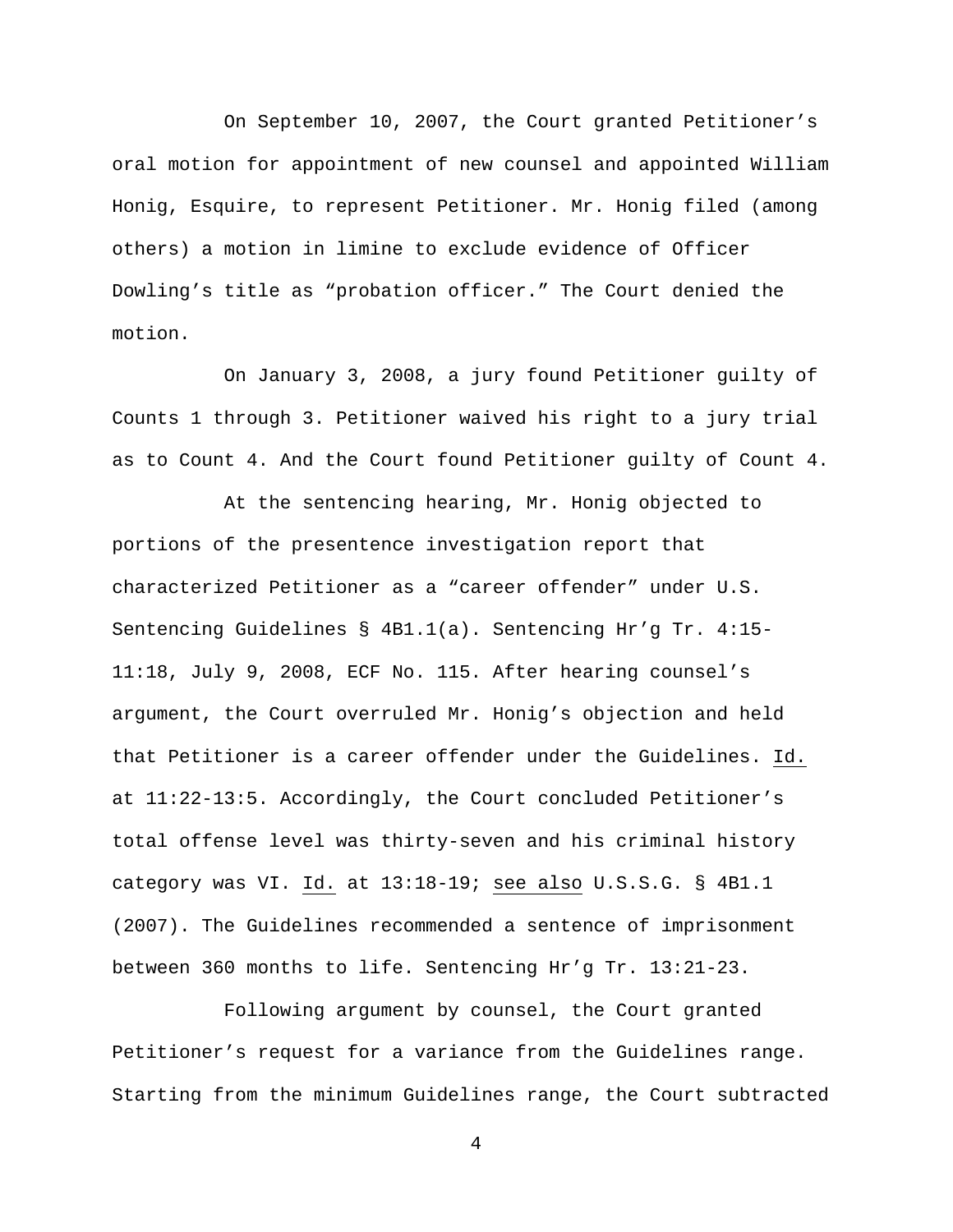twenty-nine months based on time Petitioner served in custody and another sixty months because the "100 to 1 crack cocaine relationship . . . overstate[d] the seriousness of the offense." Id. at 30:10-24. Thus, the Court sentenced Petitioner to 271 months of imprisonment, 8 years of supervised release, a \$1,000 fine, and a \$400 special assessment. <u>Id.</u> at 33:23-37:9.

Petitioner, still represented by Mr. Honig, appealed the Court's sentence to the Third Circuit. Petitioner argued that the Court erred in denying his motion to suppress evidence and abused its discretion by denying Petitioner's motion in limine to exclude evidence of Officer Dowling's title and admitting evidence of Petitioner's probation status. The Third Circuit heard argument on May 22, 2009, and thereafter affirmed this Court's decisions in a non-precedential opinion. <u>United</u> States v. Manuel, 342 F. App'x 844, 848 (3d Cir. 2009). And the U.S. Supreme Court denied further review. Manuel v. United States , 131 S. Ct. 258, 258 (2010) (mem.).

On June 6, 2011, Petitioner filed the instant § 2255 Motion. The Government responded. The Court reviewed the § 2255 Motion, the Government's Response, and the parties' supplemental briefing. The matter is now ripe for disposition.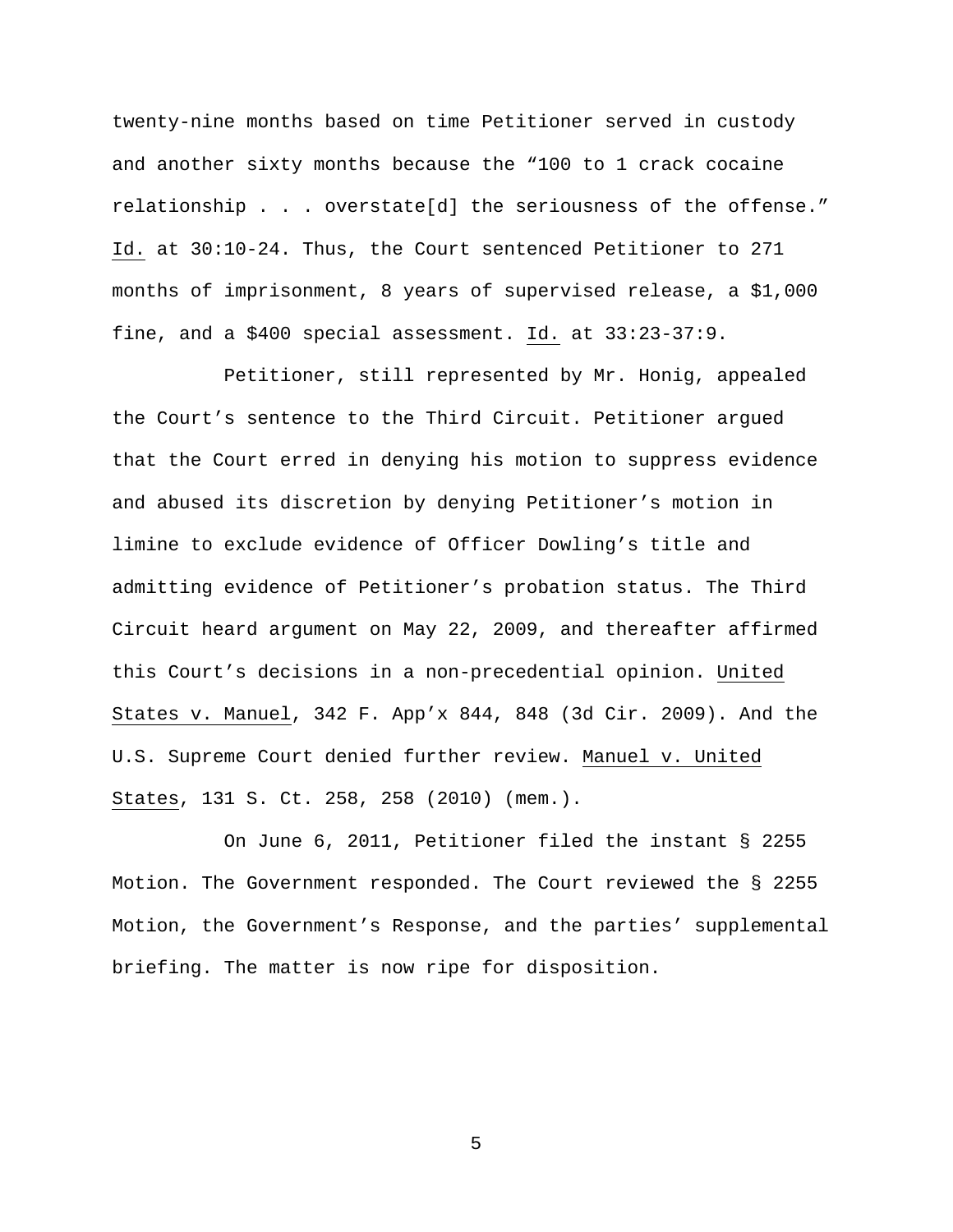## **III. LEGAL STANDARD**

A federal prisoner in custody under the sentence of a federal court challenging his sentence based on a violation of the U.S. Constitution or laws of the United States may move the court that imposed the sentence to vacate, set aside, or correct the sentence. See 28 U.S.C. § 2255(a) (Supp. IV 2011). In a § 2255 motion, a federal prisoner may attack his sentence on any of the following grounds: (1) the judgment was rendered without jurisdiction; (2) the sentence imposed was not authorized by law or otherwise open to collateral attack; or (3) there has been such a denial of the constitutional rights of the prisoner as to render the judgment vulnerable to collateral attack. <u>See id.</u> §  $2255(b)$ .

A petitioner is entitled to an evidentiary hearing as to the merits of his claim unless it is clear from the record that he is not entitled to relief. <u>Id.</u> A prisoner's pro se briefing is construed liberally. See Erickson v. Pardus, 551 U.S. 89, 94 (2007) (per curiam); Huertas v. Galaxy Asset Mgmt., 641 F.3d 28, 32 (3d Cir. 2011).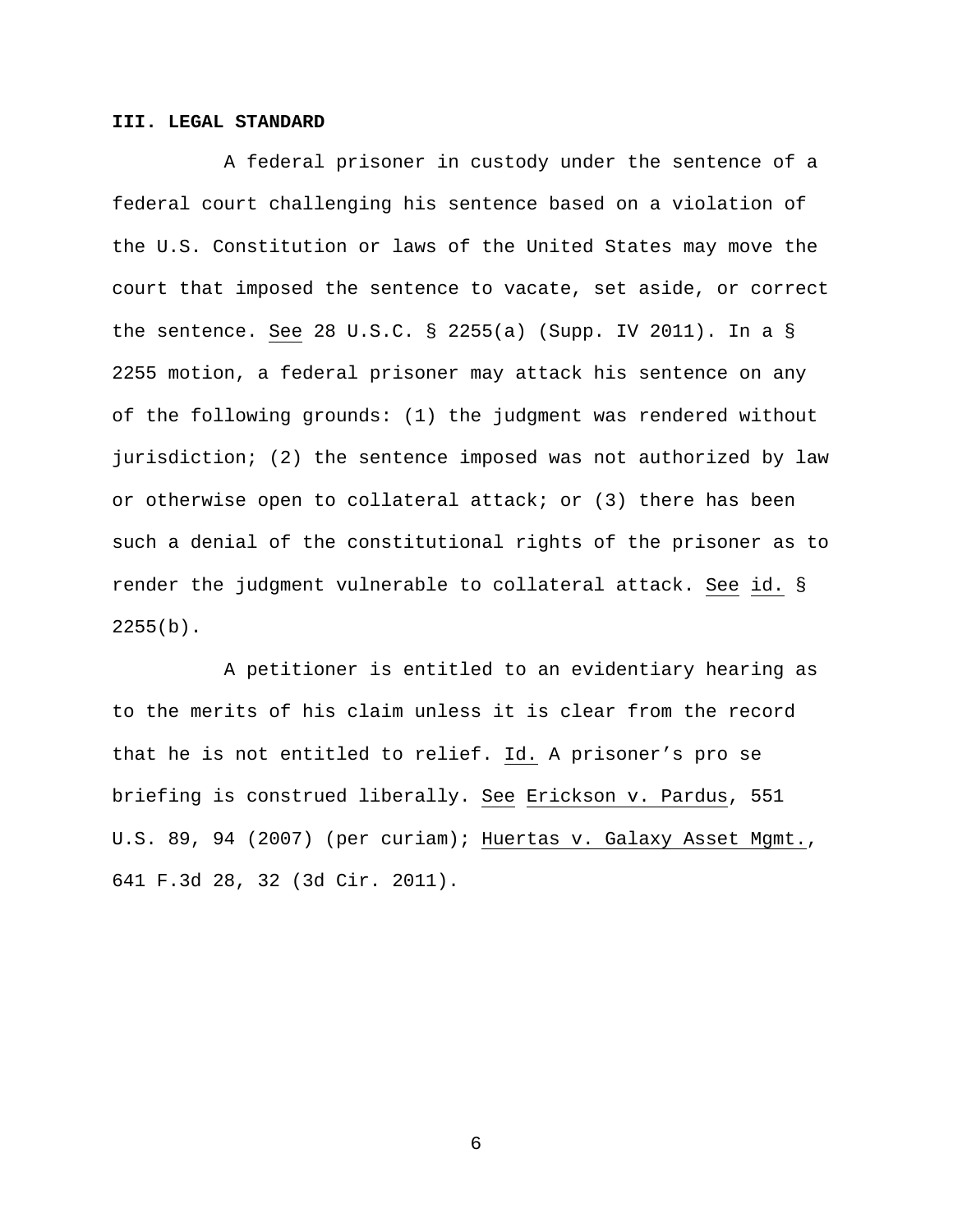## **IV. DISCUSSION**

Petitioner raises five grounds of ineffective assistance of counsel.<sup>[1](#page-6-0)</sup> The Sixth Amendment quarantees the right to effective assistance of counsel. E.g., Strickland v. Washington, 466 U.S. 668, 686 (1984). To warrant reversal of a conviction, a convicted defendant must show (1) that his counsel's performance was deficient and (2) that the deficient performance prejudiced his defense. Id. at 687; Holland v. Horn, 519 F.3d 107, 120 (3d Cir. 2008). The principles governing ineffective assistance claims under the Sixth Amendment apply in collateral proceedings attacking a prisoner's sentence. See Strickland , 466 U.S. at 697-98.

To prove deficient performance, a convicted defendant must show that his "counsel's representation fell below an objective standard of reasonableness." Id. at 688. The Court will consider whether counsel's performance was reasonable under all the circumstances. <u>Id.</u> Furthermore, the Court's "scrutiny of

<span id="page-6-0"></span> $\mathbf{1}$ <sup>1</sup> In his § 2255 Motion, Petitioner lists four grounds of ineffective assistance of counsel. Petitioner supplemented his § 2255 Motion by adding a fifth ground of ineffective assistance of counsel relating to his direct appeal. See Pet'r's Supplemental Br. 3-4, ECF No. 137; Pet'r's Br. in Supp. of Ground Five, ECF No. 147. The Government responded to Petitioner's supplemental brief. Gov't's Resp. to Pet'r's Br. in Supp. of Ground Five, ECF No. 149. And Petitioner replied. Pet'r's Reply to Gov't's Resp., ECF No. 150. The Court considered all of the parties' briefing in disposing of Petitioner's § 2255 Motion.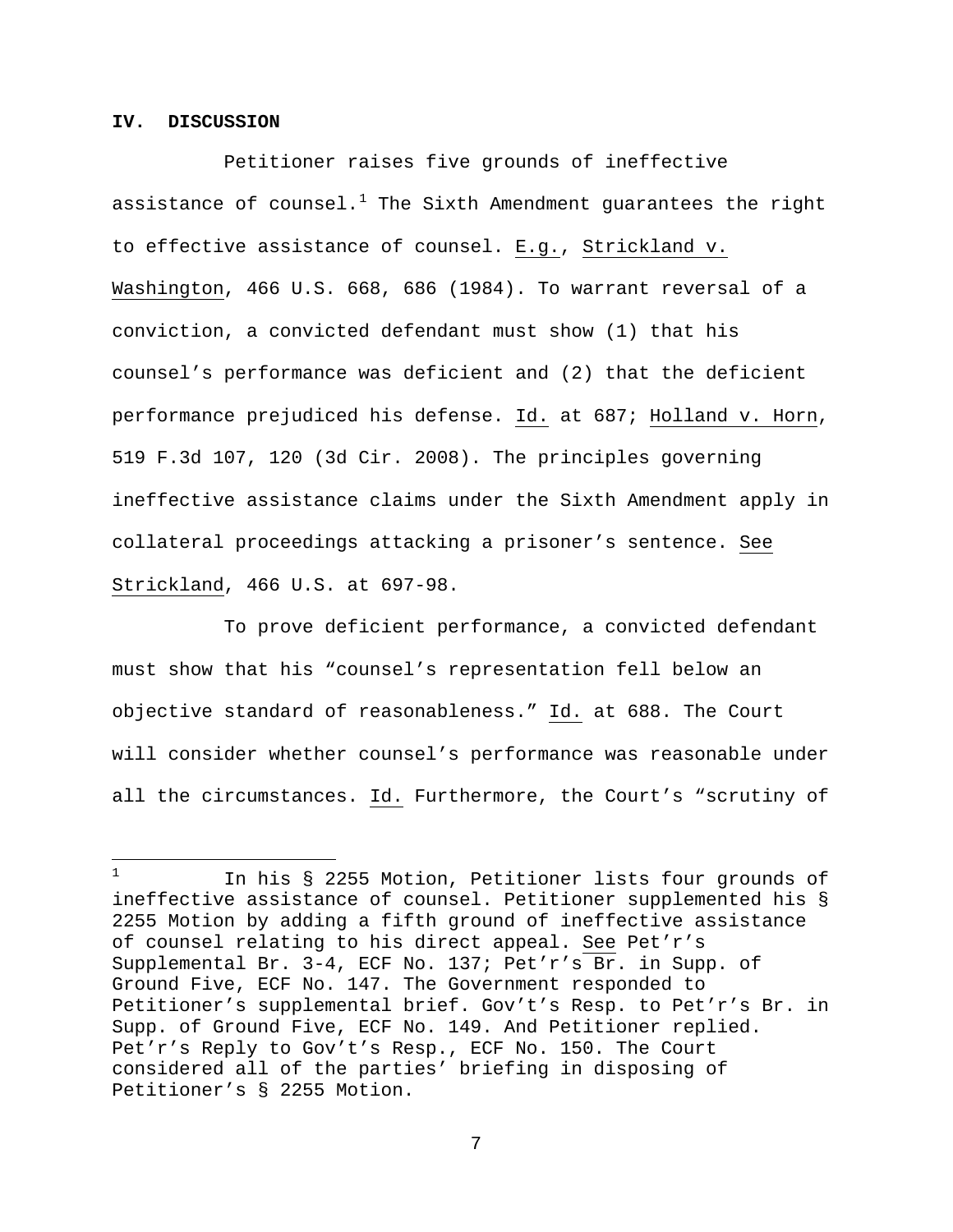counsel's performance must be highly deferential." See id. at 689. That is, there is a "strong presumption that counsel's conduct falls within the wide range of reasonable professional assistance." Id. In raising an ineffective assistance claim, the petitioner must first identify the acts or omissions alleged not to be the result of "reasonable professional judgment." Id. at 690. Next, the court must determine whether those acts or omissions fall outside of the "wide range of professionally competent assistance." Id.

To prove prejudice, a convicted defendant must affirmatively prove that the alleged attorney errors "actually had an adverse effect on the defense." <u>Id.</u> at 693. "The defendant must show that there is a reasonable probability that, but for counsel's unprofessional errors, the result of the proceeding would have been different. A reasonable probability is a probability sufficient to undermine confidence in the outcome." Id. at 694.

#### A. Grounds One and Two

In Ground One, Petitioner argues Mr. Honig rendered ineffective assistance of counsel because he failed to object at sentencing to the offense level determination in the presentence investigation report. Petitioner argues that, apparently based on the amount of cocaine base involved, his offense level should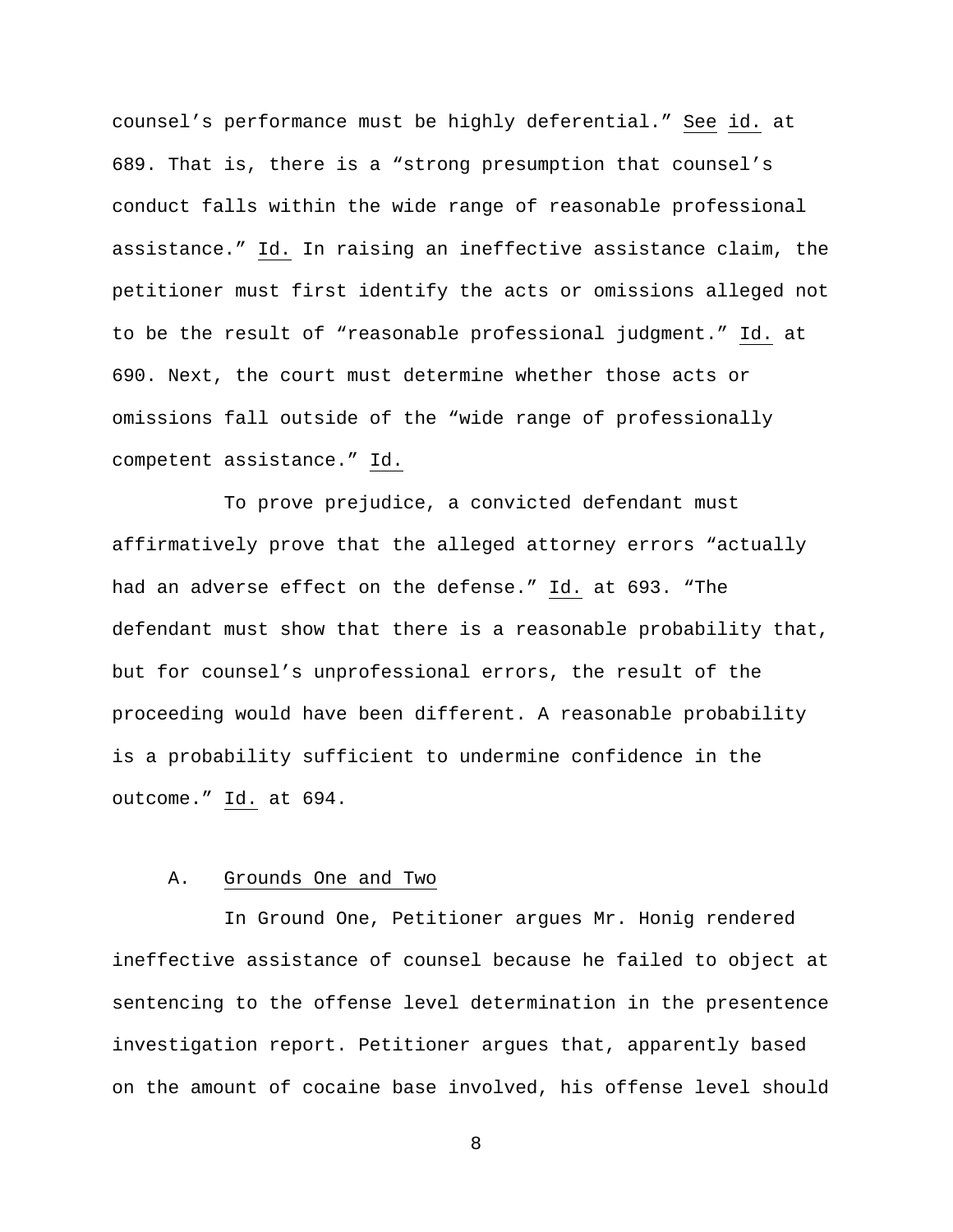have been thirty-four. Furthermore, in Ground Two, Petitioner argues Mr. Honig failed to submit this issue to the Third Circuit on appeal. Petitioner's arguments fail.

The presentence investigation report correctly identified, and the Court correctly concluded, that Petitioner's offense level was thirty-seven because he faced a statutory maximum of life imprisonment for the conviction under 18 U.S.C. § 924(c). See U.S.S.G. § 4B1.1(b)(A). And the court properly calculated Petitioner's Guidelines range based on the § 924(c) conviction. <u>See id.</u> § 4B1.1(c)(3). None of these Guidelines calculations was based on the amount of cocaine base involved. The argument Petitioner proposes Mr. Honig should have made at sentencing is meritless. Therefore, Mr. Honig's performance did not fall outside of the wide range of reasonable professional assistance, and Grounds One and Two fail.

#### B. Ground Three

In Ground Three, Petitioner argues that Mr. Ingram rendered ineffective assistance of counsel by failing to challenge Officer Dowling's warrantless arrest of Petitioner and search of his person on February 24, 2006, at the laundromat. Specifically, Petitioner points to Officer Dowling's testimony that he placed Petitioner in handcuffs at the laundromat. Petitioner's argument fails.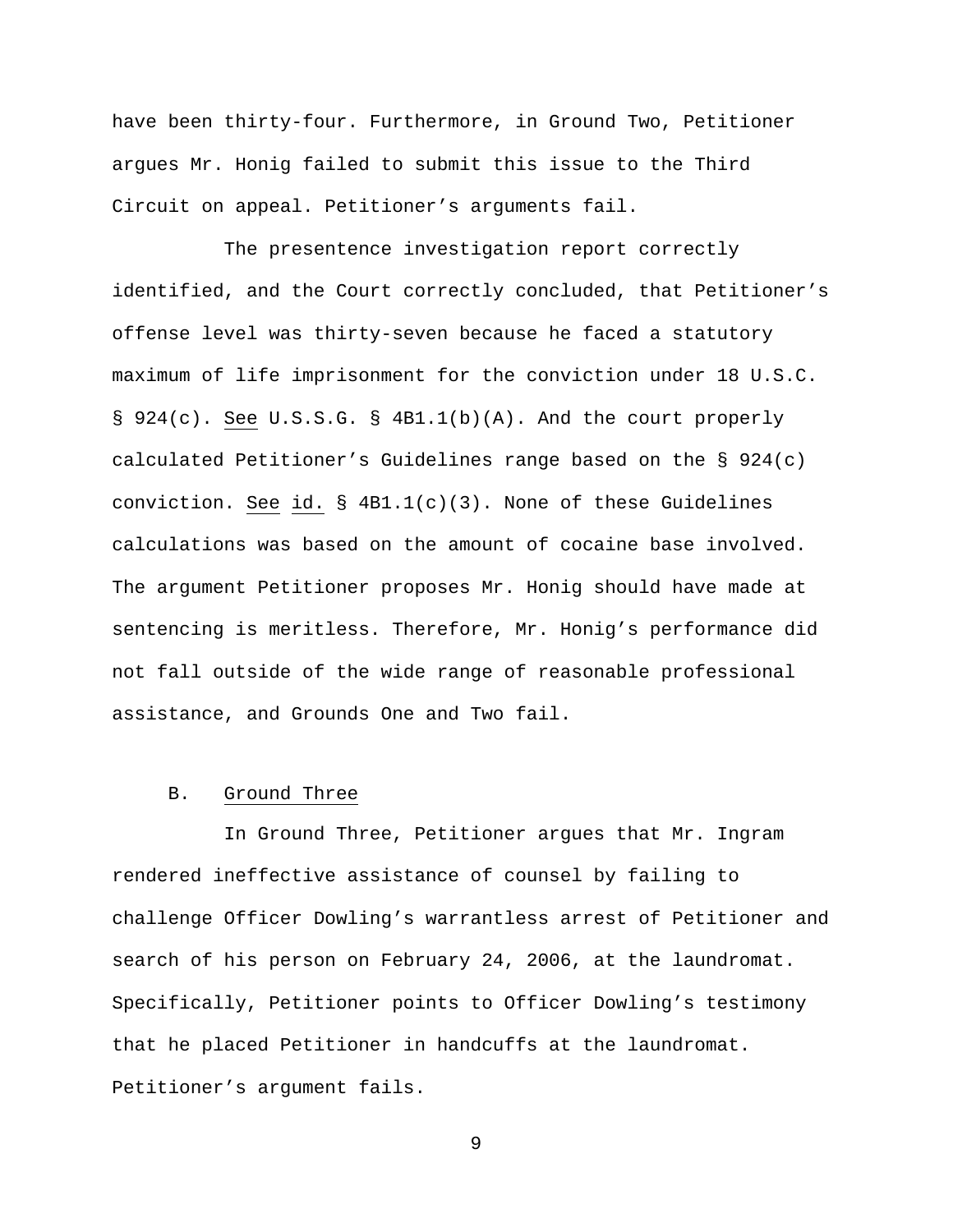When Petitioner was released on parole, he initialed a Montgomery County Adult Probation and Parole Department form that provided as follows:

10. I understand the Adult Probation and Parole Department has the authority to search my person, place of residence or vehicle without a warrant, if he or she has reasonable suspicion.

§ 2255 Mot. Ex. B. And the Fourth Amendment does not require issuance of a warrant when the warrantless search is supported by reasonable suspicion and authorized by a condition of probation. United States v. Knights, 543 U.S. 112, 121 (2001) (unanimous) ("When an officer has reasonable suspicion that a probationer subject to a search condition is engaged in criminal activity, there is enough likelihood that criminal conduct is occurring that an intrusion on the probationer's significantly diminished privacy interests is reasonable."). This Court held that Officer Dowling had "reasonable suspicion" after Officer Dowling corroborated information that Petitioner resided at an address where there were drugs and firearms present. Manuel, 2007 WL 2601079, at \*5. Although the Court considered Officer Dowling's "reasonable suspicion" vis-à-vis the search of the Washington Street address, the same reasonable suspicion supported Petitioner's detention and Officer Dowling's use of handcuffs to restrain Petitioner at the laundromat. See Terry v. Ohio, 392 U.S. 1, 24 (1968).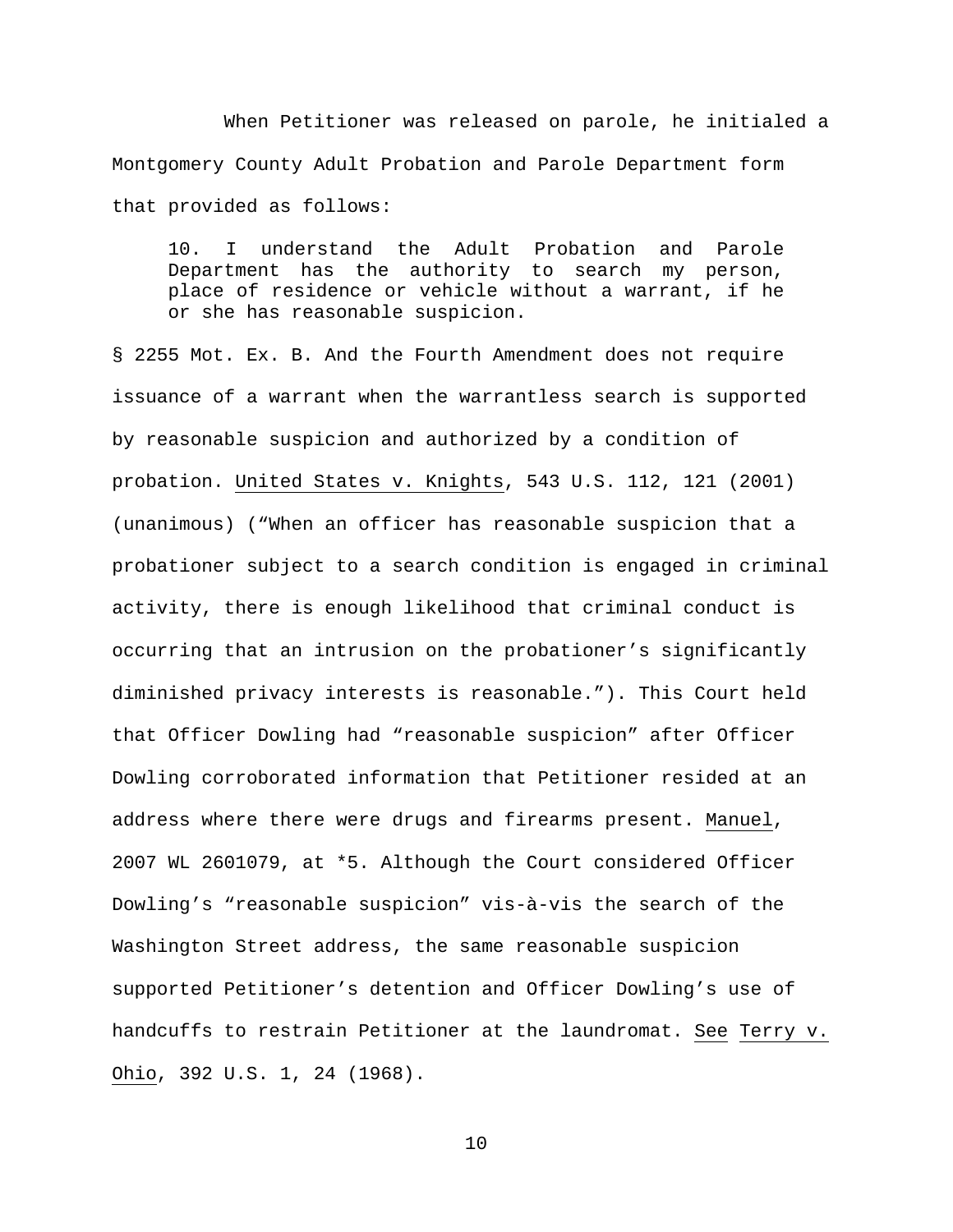Furthermore, Mr. Ingram vigorously challenged Officer Dowling's warrantless search of the Washington Street address before this Court at the suppression hearing. Mr. Ingram's representation at the suppression hearing indicates a thoughtful strategy to secure the exclusion of certain evidence.  $2^{2}$  $2^{2}$  Mr. Ingram's performance did not fall outside of the wide range of reasonable professional assistance because he challenged the search of Petitioner's residence and not Petitioner's alleged "arrest." Therefore, Ground Three fails.

#### C. Ground Four

In Ground Four, Petitioner argues that Mr. Honig rendered ineffective assistance of counsel at the sentencing hearing because he failed to file a motion for a downward departure under U.S. Sentencing Guidelines §§ 4A1.3 and 5K2.0 because his criminal history category overstated the likelihood he would commit another crime. Petitioner also argues that Mr. Honig failed to obtain a psychological evaluation to show Petitioner had a "harsh and tattered life that the [Petitioner] has had to endure." § 2255 Mot. 10. Finally, Petitioner argues Mr. Honig failed to ask for a downward departure or variance

<span id="page-10-0"></span> $\overline{a}$ Indeed, the Third Circuit imposed (and found satisfied) the more-demanding standard that Officer Dowling have probable cause to believe Petitioner resided at the Washington Street address before conducting the search of the residence. Manual, 342 F. App'x at 847.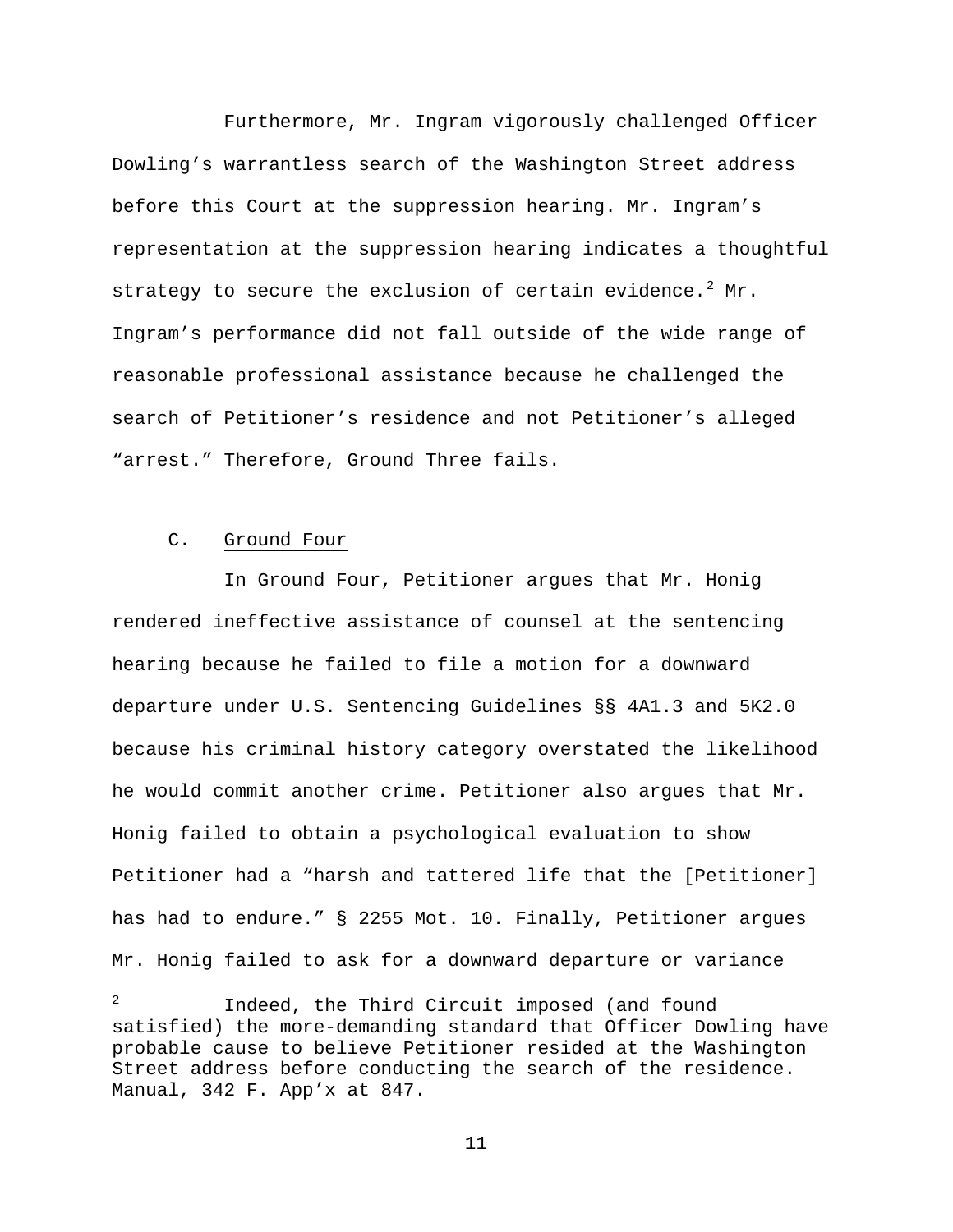based on the crack-cocaine sentence disparity. Pet'r's Supplemental Br. 2. Petitioner's arguments fail.

Petitioner fails to identify any grounds that would warrant a departure or variance that were not already brought to the Court's attention at sentencing. Furthermore, Petitioner's demand that Mr. Honig seek a variance under the crack-cocaine sentencing disparity is meritless. Petitioner's Guidelines range was essentially based on his career offender status and his § 924(c) conviction, not the amount of cocaine base involved. Nevertheless, the Court granted Petitioner a sixty-month variance from the minimum Guidelines range because, in this case, the crack-cocaine sentencing disparity overstated the seriousness of the offense. The sentencing transcript makes clear that the Court considered the presentence investigation report, counsel's arguments, and Petitioner's background in arriving at the sentence imposed. Petitioner fails to show Mr. Honig's performance fell outside of the wide range of reasonable professional assistance. Therefore, Ground Four fails.

#### D. Ground Five

In Ground Five, Petitioner argues Mr. Honig rendered ineffective assistance of counsel by failing to raise an argument on appeal pursuant to <u>Spears v. United States</u>, 555 U.S. 261 (2009) (per curiam). In Spears, the Supreme Court declared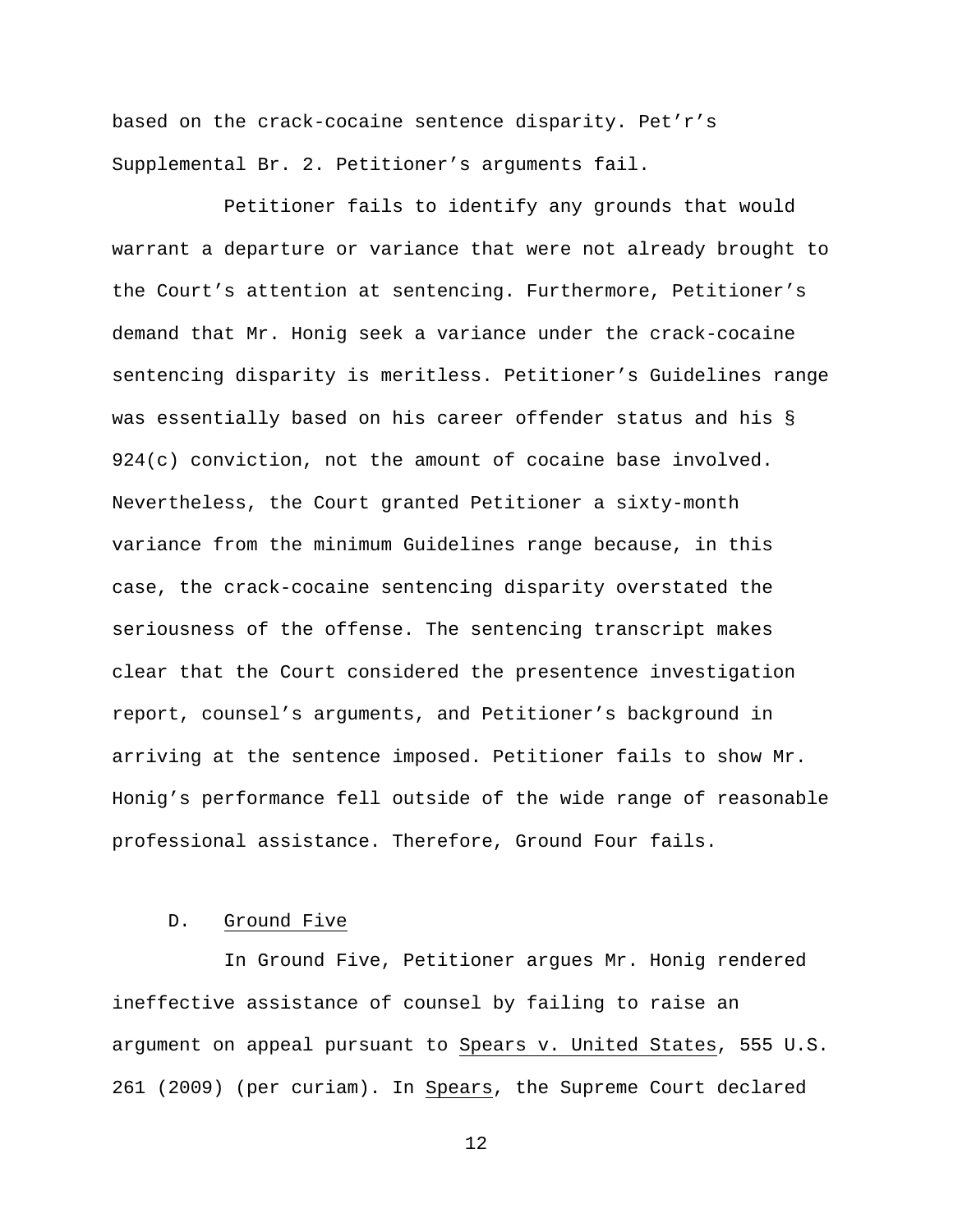that "district courts are entitled to reject and vary categorically from the crack-cocaine Guidelines based on a policy disagreement with those Guidelines," and may replace the Guidelines ratio with a ratio of their own. 555 U.S. at 843-44. Petitioner's argument fails.

First, the Court did not categorically reject the crack-cocaine Guidelines ratio and replace it with a ratio of its own, as did the district court in Spears. In fact, the Court recognized that in Petitioner's case, after considering the relevant sentencing factors under 18 U.S.C. § 3553(a), the crack-cocaine Guidelines overstated the seriousness of the offense. Sentencing Hr'g Tr. 30:12-18. The Court did not categorically reject the crack-cocaine Guidelines. And Petitioner's career-offender status and § 924(c) conviction led to the Guidelines recommendation, not the amount of controlled substances involved. Thus, an argument on direct review based on Spears would have had little, if any, chance of success.

Second, Mr. Honig made a well-reasoned decision to present on appeal the issues on which he believed Petitioner had the best chance of success. The Sixth Amendment does not require appellate counsel to raise every non-frivolous claim on appeal; rather, counsel may assert only some claims to increase the likelihood of success on appeal. <u>See, e.g., Jones v. Barnes</u>, 463 U.S. 745, 751-53 (1983); Sistrunk v. Vaughn, 96 F.3d 666, 670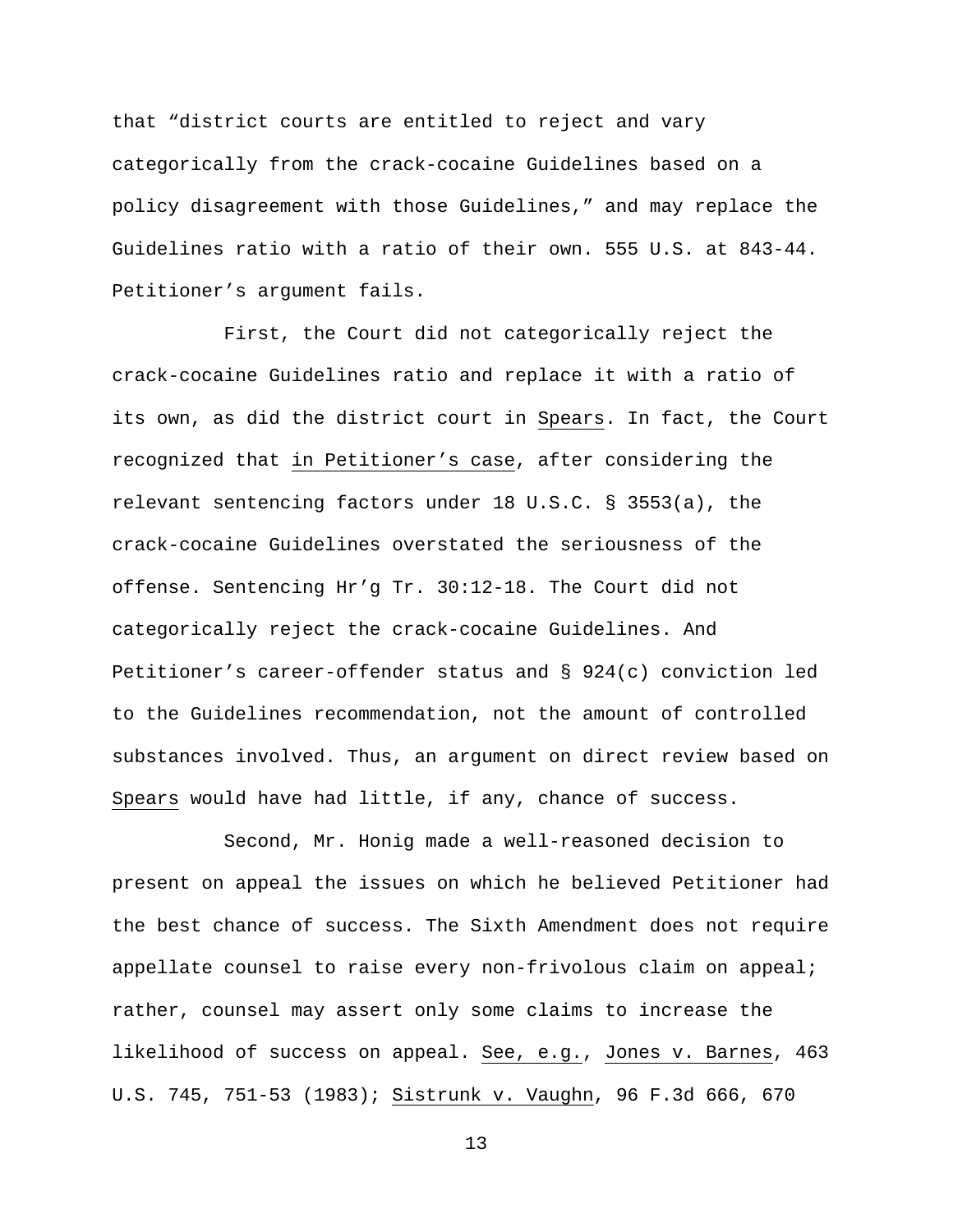(3d Cir. 1996). "'Generally, only when the ignored issues are clearly stronger than those presented, will the presumption of effective assistance of counsel be overcome.'" Smith v. Robbins, 528 U.S. 259, 288 (2000) (quoting <u>Gray v. Greer</u>, 800 F.2d 644, 646 (7th Cir. 1986)). Petitioner has not overcome the presumption that Mr. Honig's conduct on appeal fell within the wide range of reasonable professional assistance. Therefore, Ground Five fails.

# **V. CERTIFICATE OF APPEALABILITY**

When a district court issues a final order denying a § 2255 motion, the Court must also decide whether to issue or deny a certificate of appealability ("COA"). See § 2255 R. 11(a). The Court may issue a COA "only if the applicant has made a substantial showing of the denial of a constitutional right." 28 U.S.C. §  $2253(c)(2)$  (2006). In this case, the Court will not issue a certificate of appealability because Petitioner failed to "demonstrate that reasonable jurists would find the district court's assessment of the constitutional claims debatable or wrong." <u>Slack v. McDaniel</u>, 529 U.S. 473, 484 (2000).

## **VI. CONCLUSION**

For the foregoing reasons, the Court will deny and dismiss with prejudice Petitioner's § 2255 Motion. The Court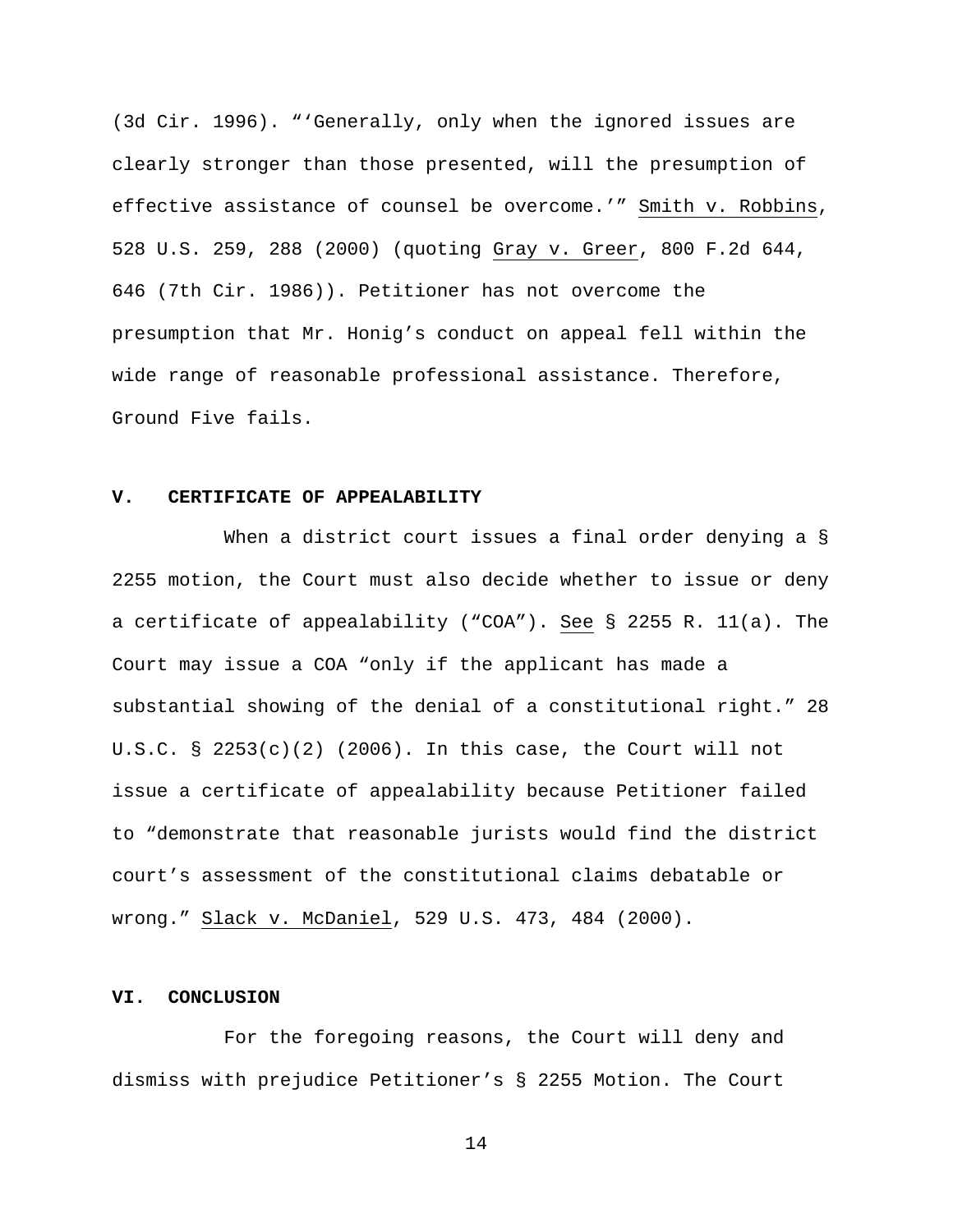will not issue a certificate of appealability. An appropriate order will follow.